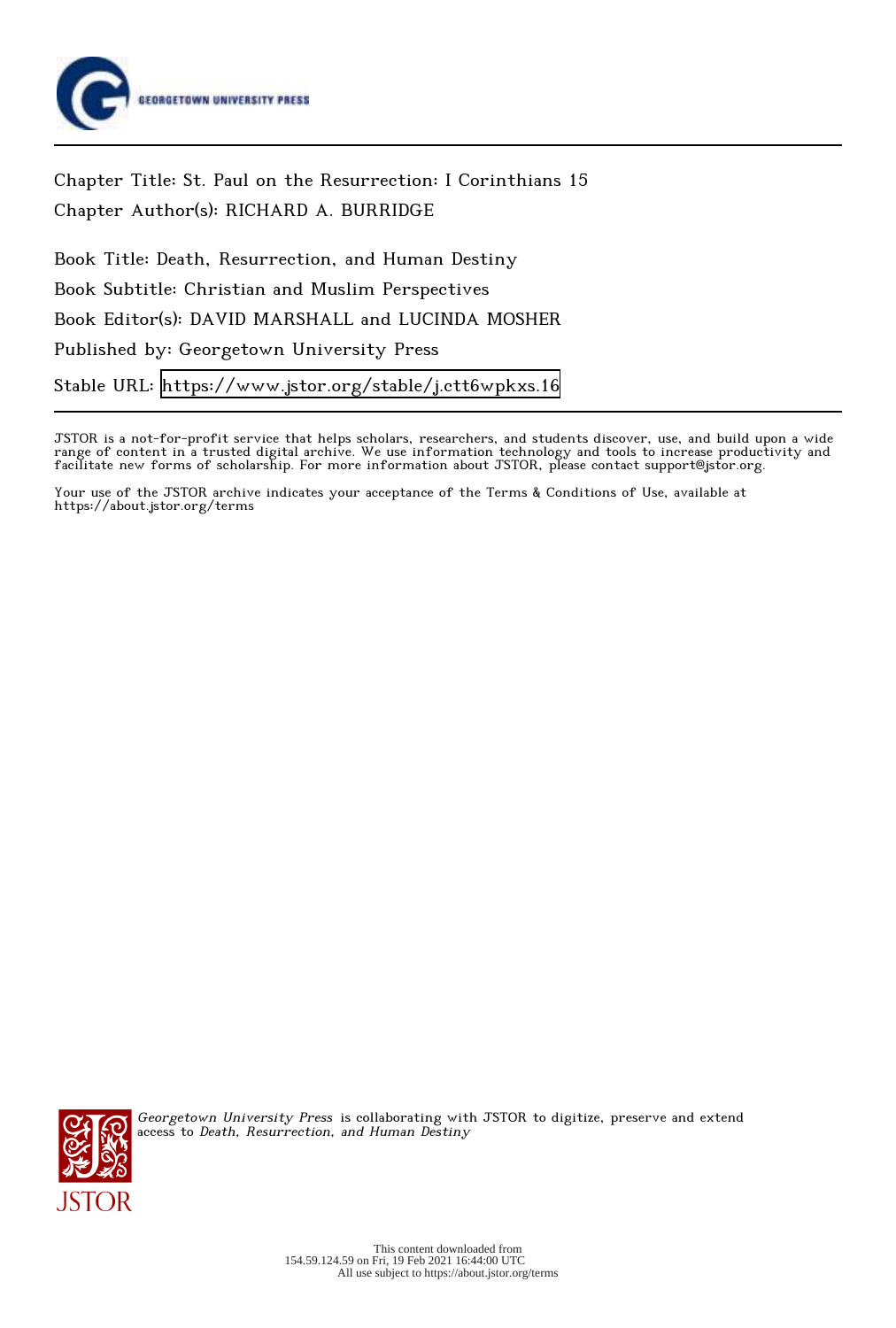# St. Paul on the Resurrection *I Corinthians 15*

### RICHARD A. BURRIDGE

orinth was one of the most important cities in the ancient world. Strad-I dling the narrow isthmus between the southern mass of the Peloponnese and the famous city of Athens to the north and on to the mountains, connecting to Europe, Corinth had two harbors: Cenchreae, facing east across the Saronic Gulf toward the eastern Mediterranean and Asia, and Lechaeum to the west, at the end of the Corinthian Gulf leading to Italy. Across the four miles of a narrow land bridge was built the *diolkos* causeway to transport cargo, or even smaller ships, to avoid the long, dangerous sea voyage around the south. A key city throughout the classical period of Greece and Hellenism, Corinth was sacked by the newly emerging Romans in 146 BC, and was refounded by Julius Caesar in 44 BC. In the first century AD, it was a thriving commercial center—a gateway between the eastern Mediterranean and the way to Rome, with all the opportunities for business, culture, sport, games, religion, sex, and power attracted by the heady mixture of sea and land.

Paul came to Corinth from Athens. He stayed for eighteen months around AD 50, preaching, teaching, and building a new Christian community among Jews and Gentiles (Acts 18:1–18) before leaving for Asia and eventually Jerusalem. During the following years, Paul sent various letters with messengers to the young community he left behind, two of which are preserved in the New Testament. In I Corinthians, dating from 54–55 AD, Paul refers to at least one previous letter from himself, and he is replying to a letter from the Corinthians (see I Cor. 5:9 and 7:1); this correspondence continues in II Corinthians, which may contain parts of several letters.

In the first six chapters of I Corinthians, Paul expresses concern about things which have been reported to him (see 1:11; 5:1), such as quarrels between different groups and sexual immorality, before turning to ''the matters about which you wrote'' (7:1). In response, he advises the Corinthian Christian community

#### 129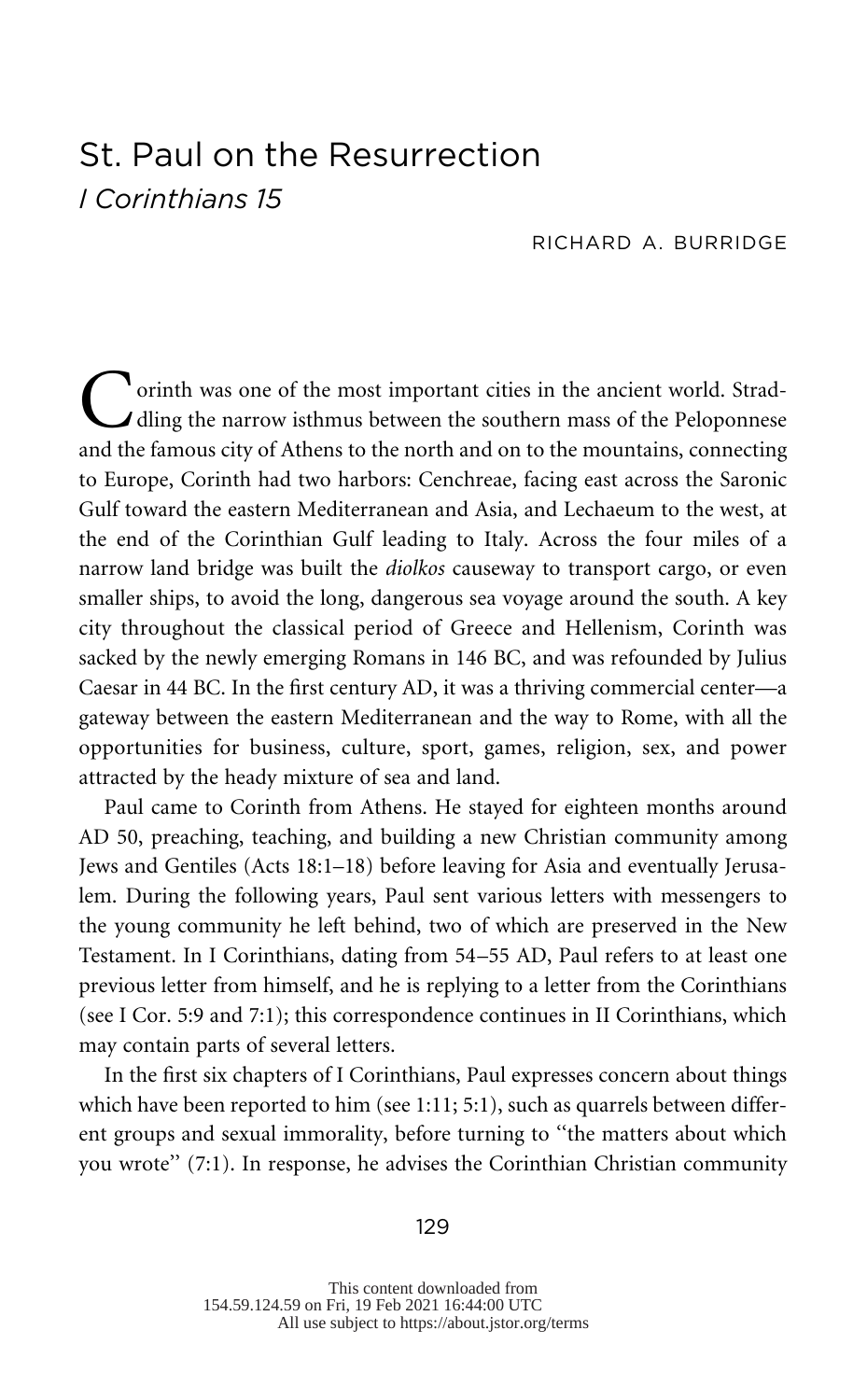about marriage, food offered in temples to the gods, and instructions for public worship, before bringing it all to a rhetorical climax with an extended treatment of the resurrection, correcting various views about life after death, which were being debated among the Corinthians (chapter 15, all of which is printed preceding this essay). Personal remarks about individuals, the collection for the relief of the poor, and his travel plans conclude the letter (chapter 16).<sup>1</sup>

# **Structure of I Corinthians 15**

*Introduction (vv. 1–2)*

The importance of this topic for understanding the gospel and ultimately for our salvation; without this, our faith is in vain.

## *Section 1*

A: The death and resurrection of Jesus Christ (vv. 3–11)

The very early tradition handed on to Paul and from him to his readers (v. 3) of the death, burial, resurrection, and appearances of Jesus, including to Paul.

B: If this is not true, our faith is in vain (vv. 12–19) The death and resurrection of Jesus is the absolute basis of Christianity.

# *Section 2*

A: The death and resurrection in Christ of all human beings (vv. 20–28) All human beings die in Adam, and all are made alive in Christ at the end of time when all things are subjected to him and to God the Father.

# B: If this is not true, the way we live is in vain (vv. 29–34) If there is no resurrection, ''let us eat and drink for tomorrow we die.''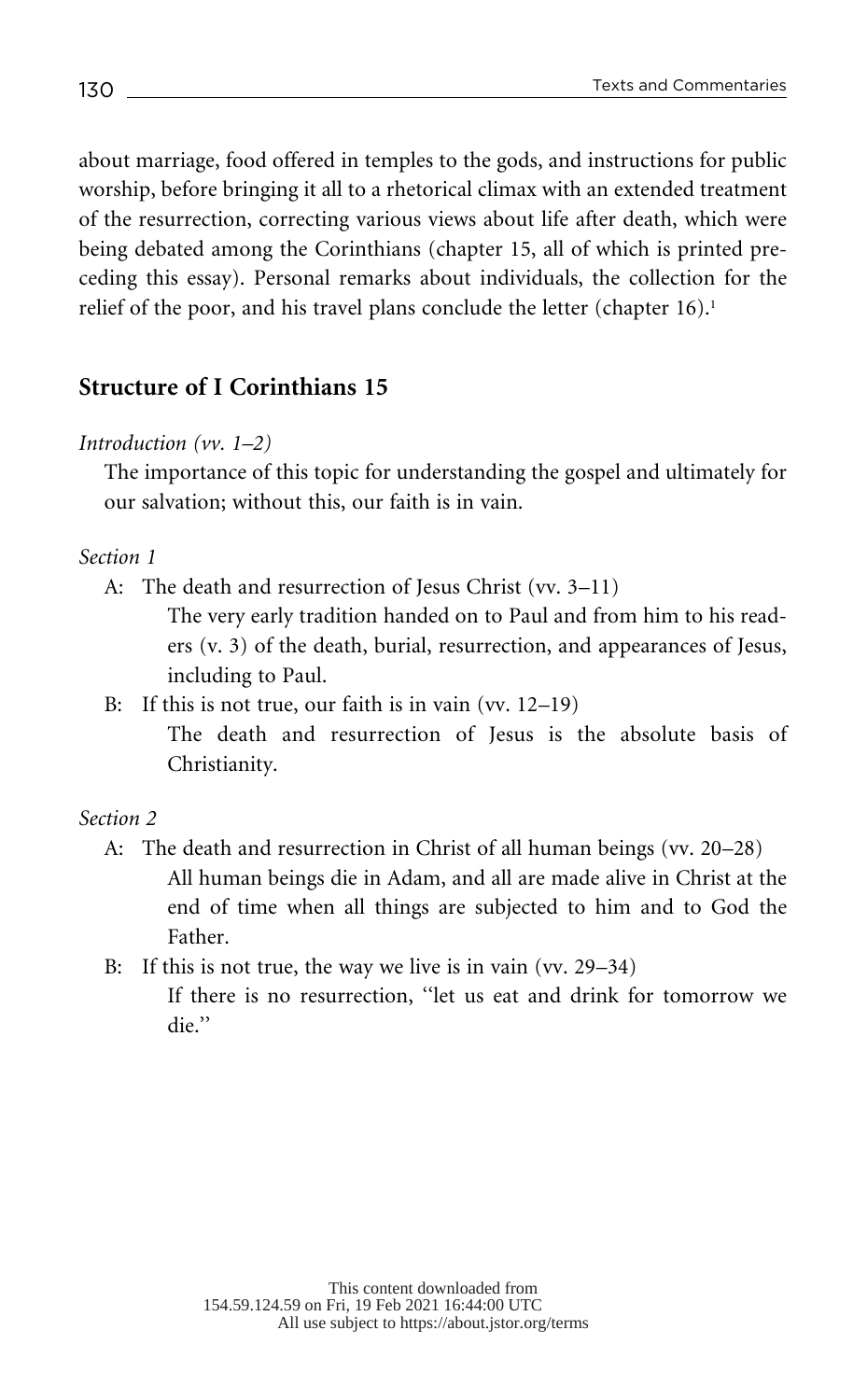#### *Section 3*

A: The resurrection body and its relationship to the physical body (vv. 35–50)

The relationship of seeds to their later bodies; earthly and heavenly bodies; the first Adam and the last (Christ); physical/natural and spiritual; dust and heaven.

B: If this is true, when and how will this happen? (vv. 51–57) The last trumpet and the resurrection of the dead to put on immortality; the end of death's sting and the victory of God through our Lord Jesus Christ.

#### *Conclusion (v. 58)*

Therefore, be steadfast and labor not in vain.

### **Commentary**

#### *Introduction (vv. 1–2)*

The introduction to I Corinthians 15 (vv.  $1-2$ ) and the conclusion to the chapter (v. 58) balance each other and make it clear that this topic is essential for understanding the Christian faith in general as well as its beliefs about death, resurrection, and human destiny in particular. Paul is not writing about something new or strange to his readers—but is ''reminding'' them of the ''gospel'' (literally ''good news'' in Greek, *euangelion*) with which he originally ''gospelled" or "evangelized" them (*euēngelisamēn*, v. 1). The Corinthians "received" this ''gospel'' from Paul and held firmly to the message with which Paul evangelized them as essential for their salvation (v. 2). Without this gospel, their faith is all ''in vain.'' Paul uses several different Greek words for this through this chapter to stress its importance: here, without holding fast to his message, they would have believed "in vain" (*eikēi*, "in vain," or "for nothing," v. 2); similarly, without this, God's grace toward Paul himself (including the appearance of the risen Christ to him, v. 8) would have been ''in vain'' (*kenos*, ''empty'' or "pointless," v. 10); in verse 14, if Christ has not been raised, both his preaching and their faith have been ''in vain'' (*kenos* again); equally, if Christ has not been raised, their faith has been "futile" (*mataios*, "worthless," or "useless" v. 17);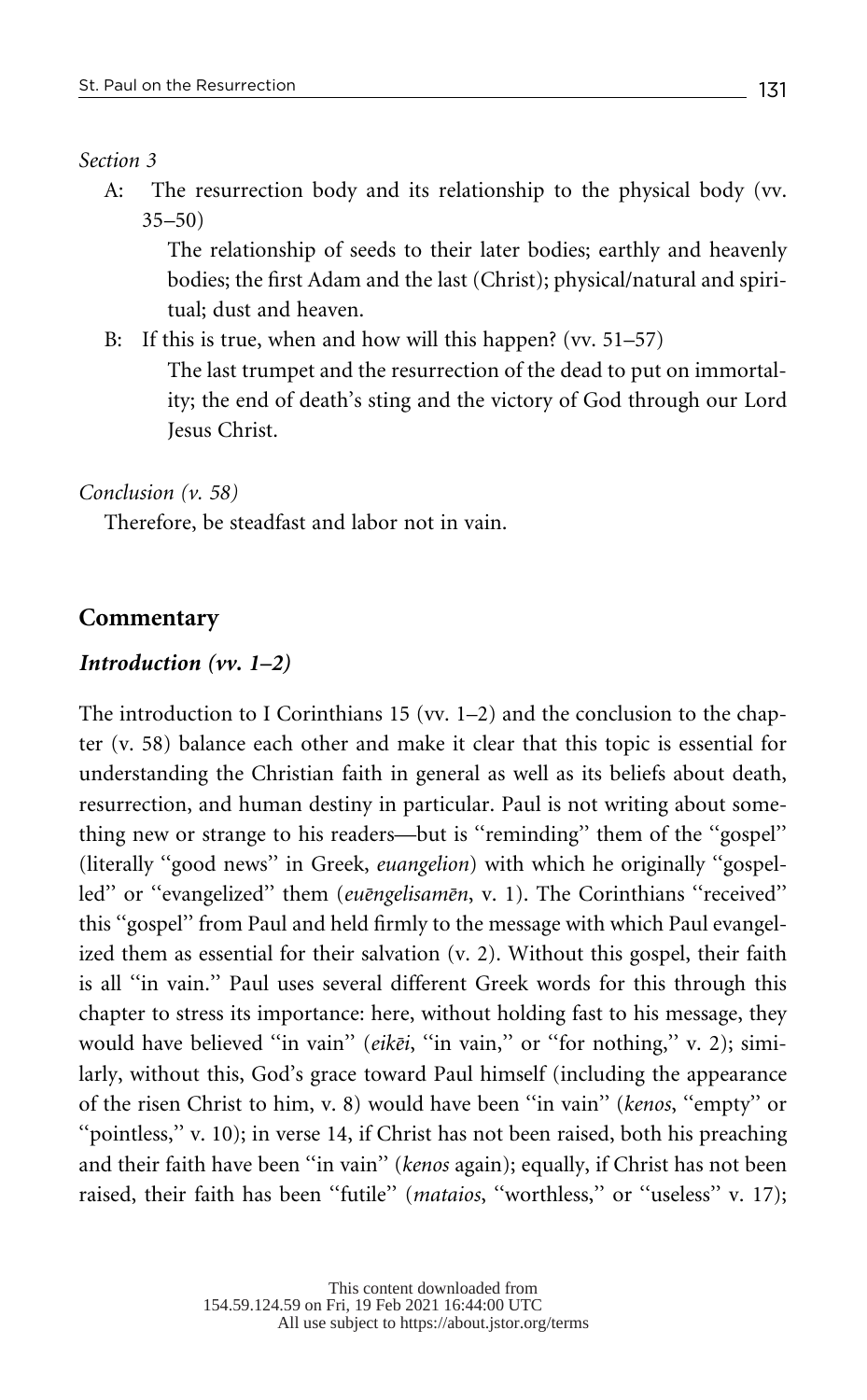finally, if they stand firm and immovable, then their work in the Lord is not ''in vain'' (using *kenos* again, in v. 58)[.2](#page-12-0)

#### *Section 1: A. The death and resurrection of Jesus Christ (vv. 3–11)*

I Corinthians 15:3–11 is profoundly important for the historical basis of Christianity. Paul uses technical terms for passing on oral tradition from one generation to another; thus, he has "handed on" (*paredōka*) to the Corinthians what he himself had first ''received'' (*parelabon*)—and it is all ''of first importance'' (v. 3). Paul himself was probably trained in the rabbinical method (Phil. 3:4–5; Acts 23:6, 26:4–5), where accurate handing on to others of what one had been taught was paramount. This passage, with its list of resurrection appearances and the repetitions of ''in accordance with the scriptures,'' betrays these characteristics of fixed oral tradition. Paul wrote this letter around AD 54 to people he had evangelized in 51, handing on to them what he himself had been taught in the late 30s, following the risen Jesus's appearance to him on the Damascus road (Acts 9:1–30, 22:6–21, 26:12–23; Gal. 1:11–24)[.3](#page-12-0) Therefore, this historical list goes back to within a few years of the death of Jesus, making it some of the oldest material in the New Testament. Unsurprisingly, it has played a significant role in persuading people across countless generations of the truth of the resurrection of Jesus of Nazareth—myself included, as a young undergraduate studying ancient history at Oxford.

This ancient tradition begins with three clear assertions in verses 3–4—that Jesus died, he was buried, and he was raised on the third day (the passive "raised" stresses that this was a deliberate act of God to raise him, not something that Jesus did of himself). The logic is clear: Jesus cannot be raised from the dead by God without first experiencing death himself and being buried among the dead. Interestingly, Paul does not refer here to Jesus's tomb being found empty, which is important in the gospels' resurrection accounts. (See Matt. 28:1–15; Mark 16:1–8; Luke 24:1–12; John 20:1–18.) This may be because Paul shares the Jewish assumption that if someone who was dead and buried was then raised from the dead, their tomb would necessarily be empty, so it goes without saying; furthermore, here Paul is more interested in the appearances for the purpose of his argument[.4](#page-12-0)

The actual list of appearances has produced much scholarly debate, since it does not coincide with those described in the four canonical gospels. Thus,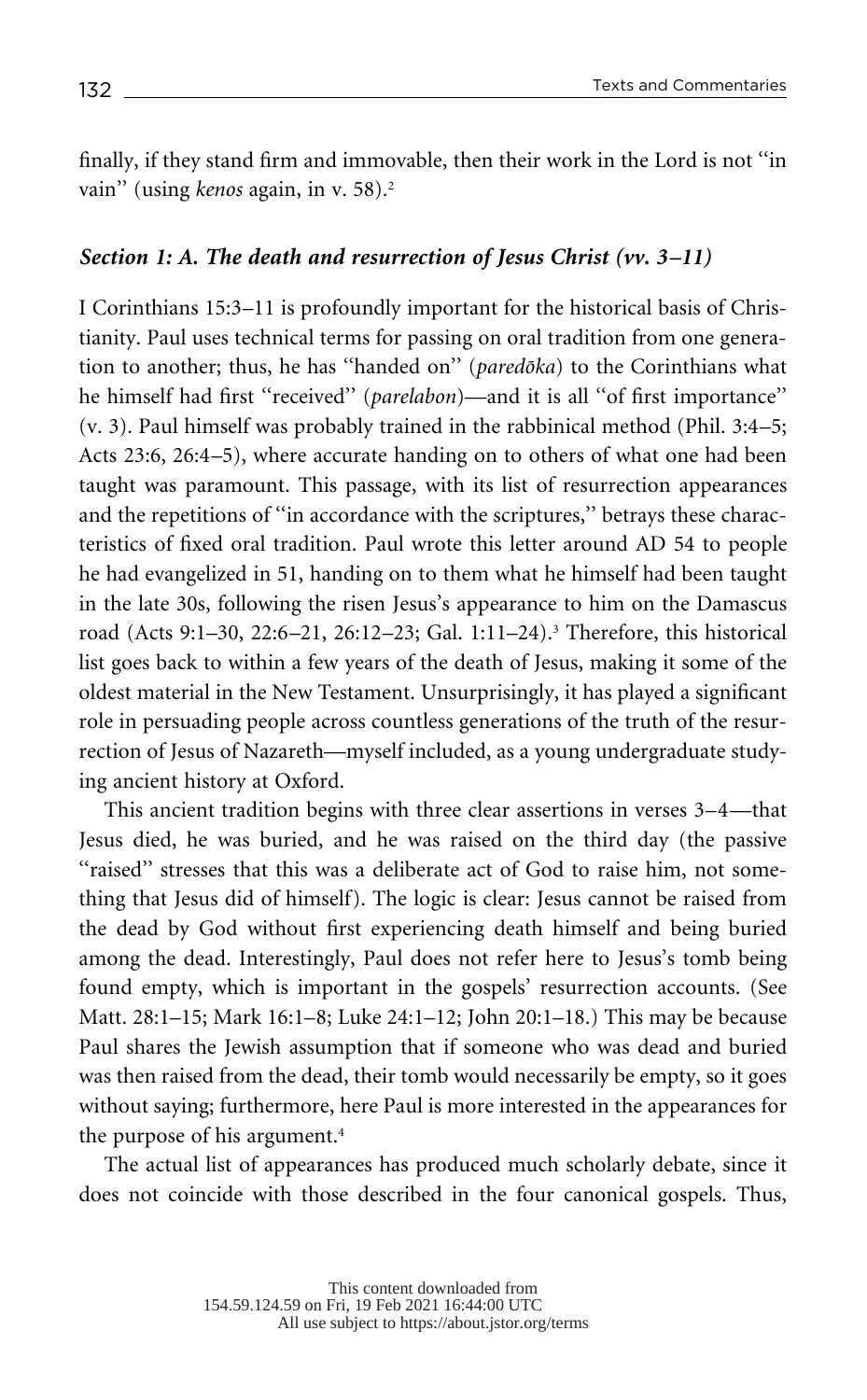not referring to the empty tomb also means that Paul does not mention any appearances to women, probably reflecting the ancient refusal of women's testimony (see Luke 24:10–11). Some appearances do relate to those in the gospels, to ''the twelve'' and to ''the apostles'' (Matt. 28:16–20; Luke 24:36–51; John 20:19–21:23). An individual appearance to Peter (I Cor. 15:5)—here significantly referred to by his earlier Aramaic name, *Cephas* (which, like the Greek, *Petros*, refers to "rock," see Matt. 16:18)—is mentioned in Luke 24:34. However, there is no account of an appearance to James, the Lord's brother, other than I Corinthians 15:7—yet this would explain how James changed from an unbelieving skeptic (see Matt. 13:55; Mark 3:21) to becoming the leader of the Jerusalem church (Acts 12:17, 15:13, 21:18; Gal. 1:18–21, 2:9) and the author of the epistle in his name.

The reference to an appearance to five hundred might relate to the day of Pentecost (Acts 2:1–11; 2:41 says there were at least three thousand there that day) but probably refers to another occasion of which we know nothing; Paul stresses that many of them are ''still alive'' and can therefore provide eye-witness testimony (I Cor. 15:6). Finally, Paul includes the appearance of the risen Jesus to him on the Damascus road as of the same nature, even if he describes himself as "one untimely born." (The Greek *ektrōma* usually refers to an abortion or miscarried fetus. Here, it either refers to his sudden turnaround, or it reflects his opponents' insulting him as a "monster" or a "freak," as Paul recognizes himself as the "least of the apostles," vv. 8–9). Whatever Paul's disagreements with the other apostles (e.g., see Gal.  $2:11-14$ ), the important thing for him here is that both he and they proclaim the same message—that Jesus died on the cross, was buried, and was raised by God—and it is through this preaching that his readers have come to faith (v. 11).

#### *Section 1: B. If this is not true, our faith is in vain (vv. 12–19)*

After first proving the resurrection of Jesus from the dead, Paul stresses that Jesus's death and resurrection is the absolute basis of the Christian faith, without which everything is pointless. Furthermore, the link between Christ's resurrection and our human destiny and resurrection is indissoluble, as verse 12 makes clear. Paul's logic is remorseless: he hammers his message home, not once, but twice, repeating the same point, with the same logical sequence, and using similar words in verses 13–17. If there is no resurrection of the dead, then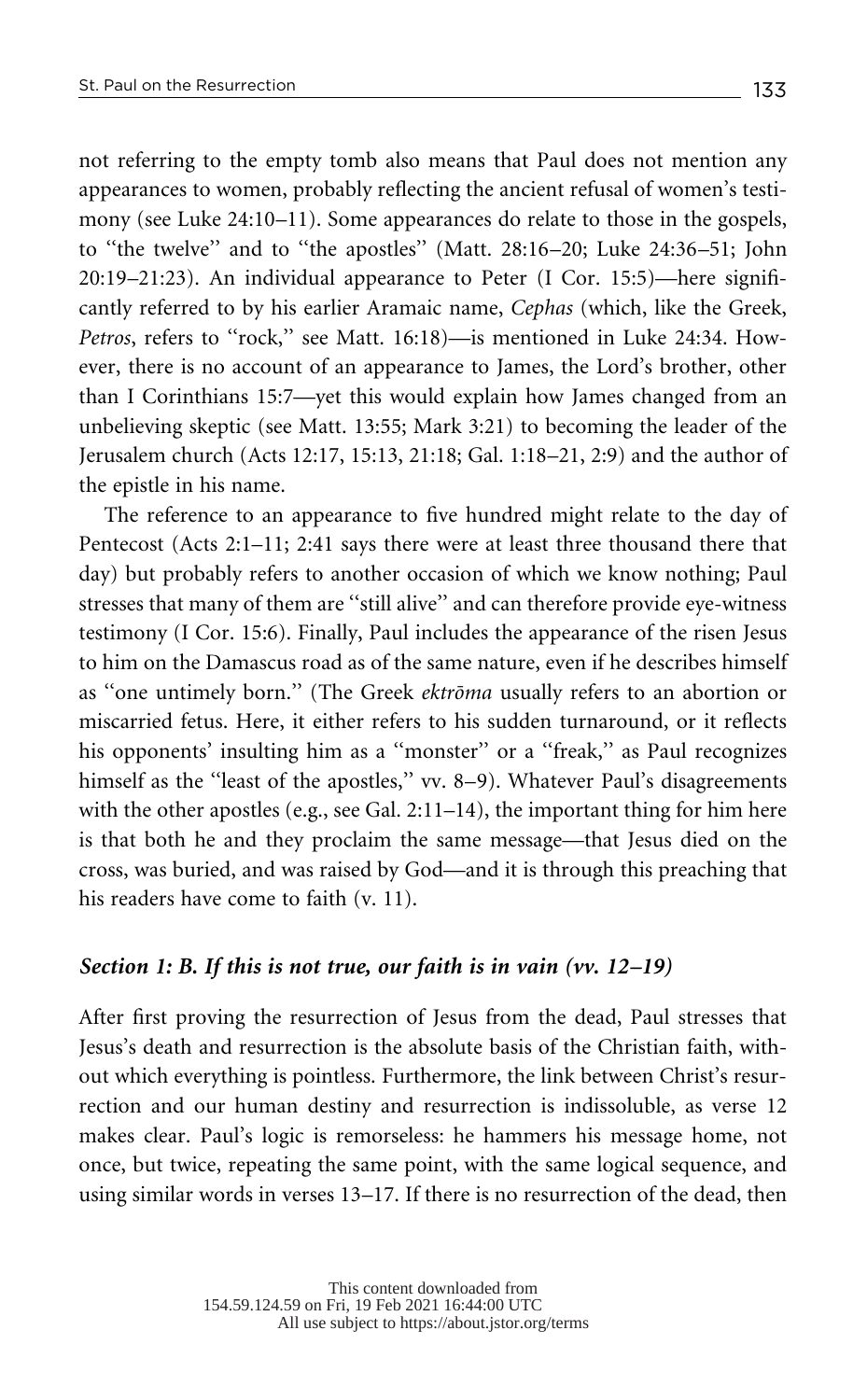Christ himself has not been raised (in both verses 13 and 16). This inevitably means that, if Christ has not been raised, then preaching the gospel is in vain, and your faith is in vain (*kenos*, "empty," or "with no substance," v. 14); equally, if Christ has not been raised, your faith is ''futile'' (*mataios*, ''worthless,'' or ''useless'') and we are still living the old sinful way of life (v. 17). The consequences for all human beings, dead and alive, are clear: those who have ''fallen asleep'' in Christ have actually perished, never to be seen again (v. 18), while for those still alive, if the Christian faith is just about this earthly existence, then ''we are of all people most to be pitied'' (v. 19). Thus, for Paul, the *doctrine* of the resurrection of Jesus Christ from the dead proved by the appearances (vv. 3–11) has enormous implications for the *practice and life* of the church in verses 12–19; without the former, all the latter is pointless and an illusion without substance.

# *Section 2: A. The death and resurrection in Christ of all human beings (vv. 20–28)*

Having established the centrality of the death and resurrection of Jesus for the Christian faith in his first major section, Paul now moves on to the implications of this ''fact'' (*nuni de* in Greek introduces a logical consequence in verse 20) that ''Christ has been raised from the dead'' for all human beings in his second section. Christ is the *aparche*, the "first fruits" or "first installment" of a harvest still to come (vv. 20 and 23). The actual ''first fruits'' were offered to God in the Old Testament (Ex. 23:19, 34.26; Lev. 23:9–14; Num. 15:18–21; Deut. 18:4), while this word is often used metaphorically in the New Testament for "first installment"; thus, it links this passage to Romans  $8<sub>5</sub>$  where the Holy Spirit is the ''first fruits'' of the future ''redemption of our bodies'' (8:23; see also James 1:18 and Rev. 14:4). Here Jesus's resurrection is seen as the ''first fruits'' of those who have "fallen asleep" (v. 20).

There follows Paul's first use of the typological parallel between Adam and Christ, to which he will return later (vv. 45–49) and then discuss in more detail in Romans 5:12–21. Thus, as death entered the world through one human being (Adam), so also the resurrection of the dead came through another, Jesus Christ. Since death is a universal experience affecting everyone, Paul's parallelism suggests that ''all will be made alive in Christ'' (v. 22), while the next verse appears to limit this to ''those who belong to Christ'' (v. 23). Paul does not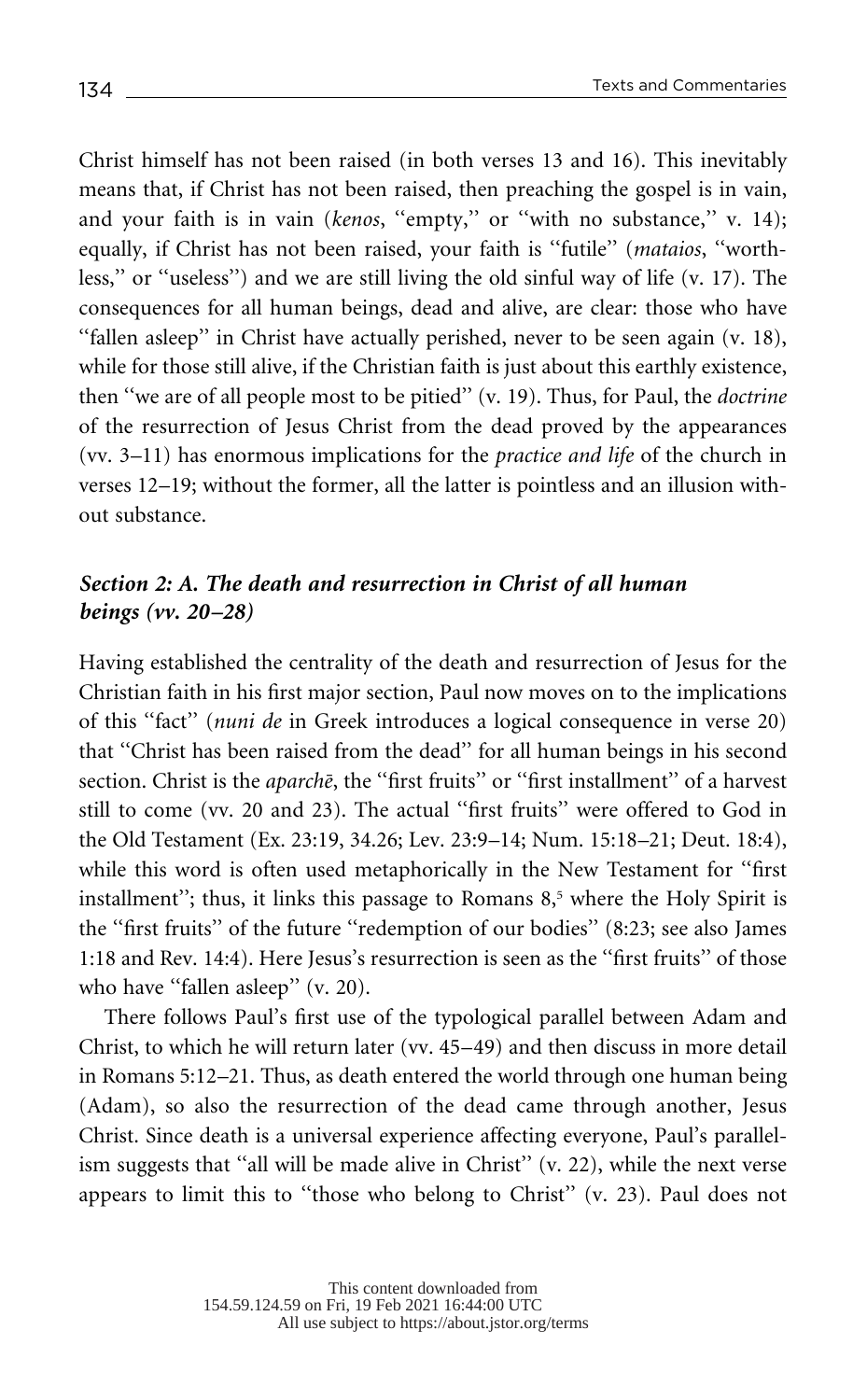resolve this tension because he is concerned instead to explain the proper "sequence" of events: Christ's resurrection comes first as the "first fruits" and everyone else's resurrection comes at the end of the world, when Christ has destroyed all God's enemies, including death, and hands everything over to the Father; this even includes Jesus subjecting himself so that ''God may be all in all'' (vv. 23–28). Thus our existence today is often termed ''between the times,'' since we do not yet see the universe subject to the gentle, loving rule of God; therefore, we currently exist between the resurrection of Jesus Christ as the ''first fruits'' and the rest of the harvest. While we wait for all God's enemies to be defeated and destroyed, those who have died already are described as having ''fallen asleep,'' awaiting the final resurrection of everybody at the end of time.

#### *Section 2: B. If this is not true, the way we live is in vain (vv. 29–34)*

Just as in the first section Paul works out the practical implications of the doctrine of Jesus's death, burial, and resurrection (vv. 3–11), without which the Christian faith is "in vain" (vv.  $12-19$ ), so now he considers the consequences of Christ's resurrection as the first fruits while the rest of the human race awaits the final resurrection (vv. 20–28) for how we live and behave in the present "time between the times" (vv. 29–34). Without Christ's resurrection followed by the end-time resurrection of everyone else, three things make no sense or are ''in vain'': baptism ''on behalf of the dead'' (v. 29), risking everything for Christ (vv. 30–32a), and living ethically (vv. 32b–34). The first of these, baptism on behalf of the dead, is usually seen as ''a notoriously difficult crux'' or the "most hotly disputed" verse in the whole letter.<sup>[6](#page-12-0)</sup> Mormons have built an entire industry of telephone directories and voting registers going back through family genealogies to baptize dead ancestors to gain a better spiritual pedigree; more likely, ''baptism *for the sake of* the dead'' may refer to people seeking baptism in response to the dying pleas of relatives, who may have suffered for Christ, or to be reunited with loved ones who have died. Whatever explanation is accepted, Paul's logic is clear: if Christ has not been raised as the first fruits of the dead who sleep in him, then baptism into him is worthless (v. 29).

Equally pointless is the dangerous way Paul lives, risking death every day for the sake of the gospel, whether his allusion to ''fighting wild animals at Ephesus'' is interpreted literally of the Roman arena or figuratively about his opponents (vv. 30–32a); why risk death if there is no hope of resurrection? Finally,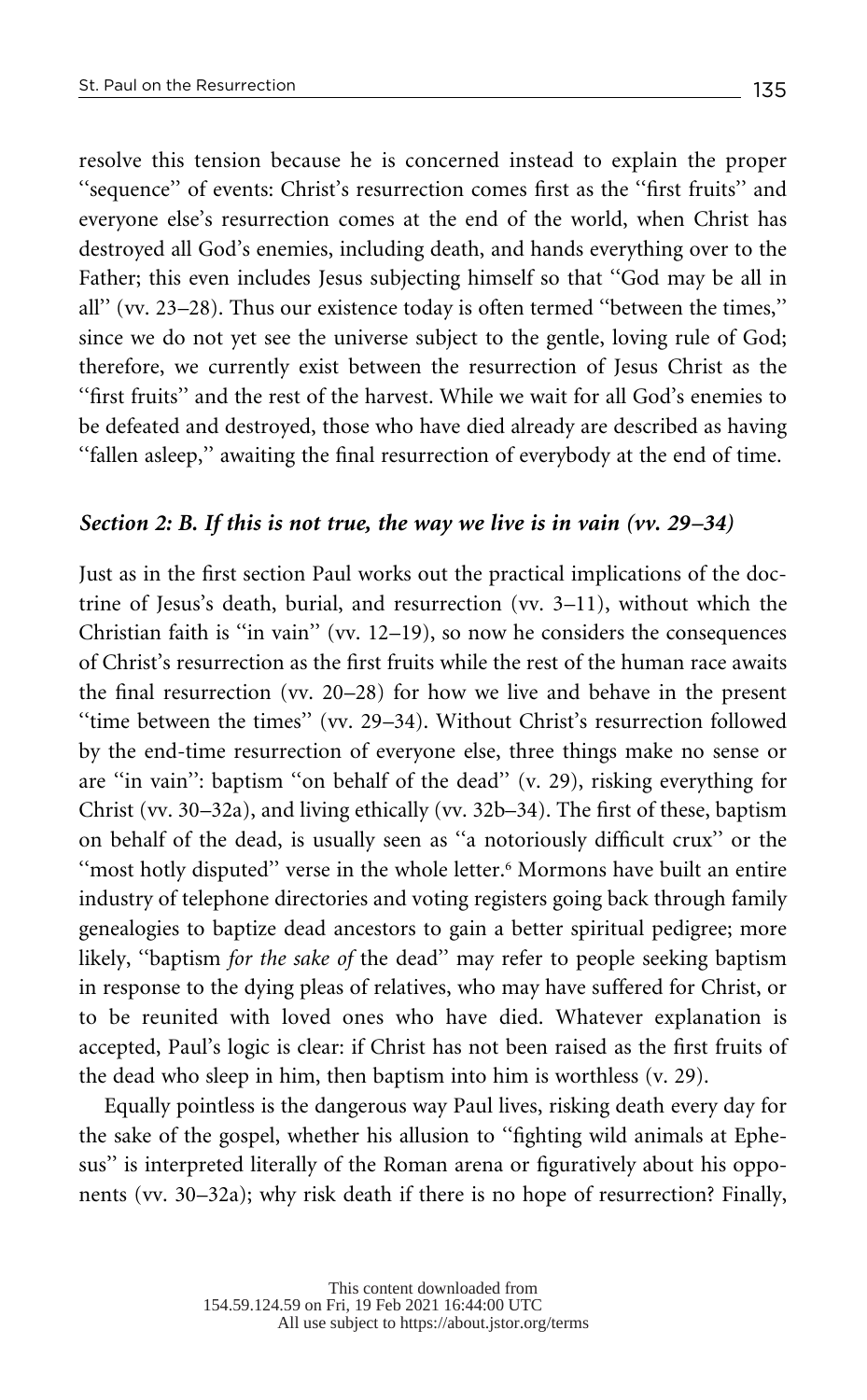there is no value in trying to live a moral life if Christ has not been raised as the "first fruits" who will then judge all those who have fallen asleep at the end of time; instead, why not keep ''bad company'' and ''eat and drink for tomorrow we die'' (probably quoting Isa. 22:13, or possibly contemporary Epicurean slogans current in Corinth as a Greek city with many pleasures, vv. 32b–34)? Thus, if the first section of this chapter proves that, without the death and resurrection of Jesus, the *Christian faith* is ''in vain,'' so here in the second section Paul demonstrates that without Christ's resurrection being the ''first fruits'' for the resurrection of all human beings at the end of time, the *Christian life* is equally pointless.

# *Section 3: A. The resurrection body and its relationship to the physical body (vv. 35–50)*

Having demonstrated the necessity of the death and resurrection for both the Christian faith and the Christian way of life to have any worth or value, Paul now turns to deal with a third objection: how are we actually to understand the resurrection; is it the reanimation of a corpse or a different sort of body all together  $(v, 35)$ ? As earlier, he uses parallelisms to make his point, first that between seeds and plants, and second, returning to his previous comparison of Adam and Christ. His first, rather dismissive, example to the ''fool'' of a questioner is to draw a parallel with seeds, which must ''die'' and be buried under the earth for the plant to produce new life, which then takes a different ''body'' from its seed (vv. 36–37). Thus, bodies fit their environments: there is one sort of flesh for human beings and different bodies for animals or birds of the air and fish in the sea, not to mention heavenly bodies, the sun, moon, and stars in the sky (vv. 38–41). Such contrasts enable Paul to indicate what the resurrection body will be like: a dead body is buried in the ground like a seed, perishable, dishonored, weak, and on the physical, natural, or human level;<sup>8</sup> however, in the resurrection, it will be raised to all the opposites, imperishable, glorious, powerful, spiritual, and animated by the Spirit of God (vv. 42–44).

For his second point, Paul repeats his earlier parallel of the first and last man (see vv. 21–22): the very name ''Adam'' comes from the Hebrew for ground or earth, as the Lord God creates the first man from the dust of the earth (which means the physical or natural elements); he becomes a ''living being'' when God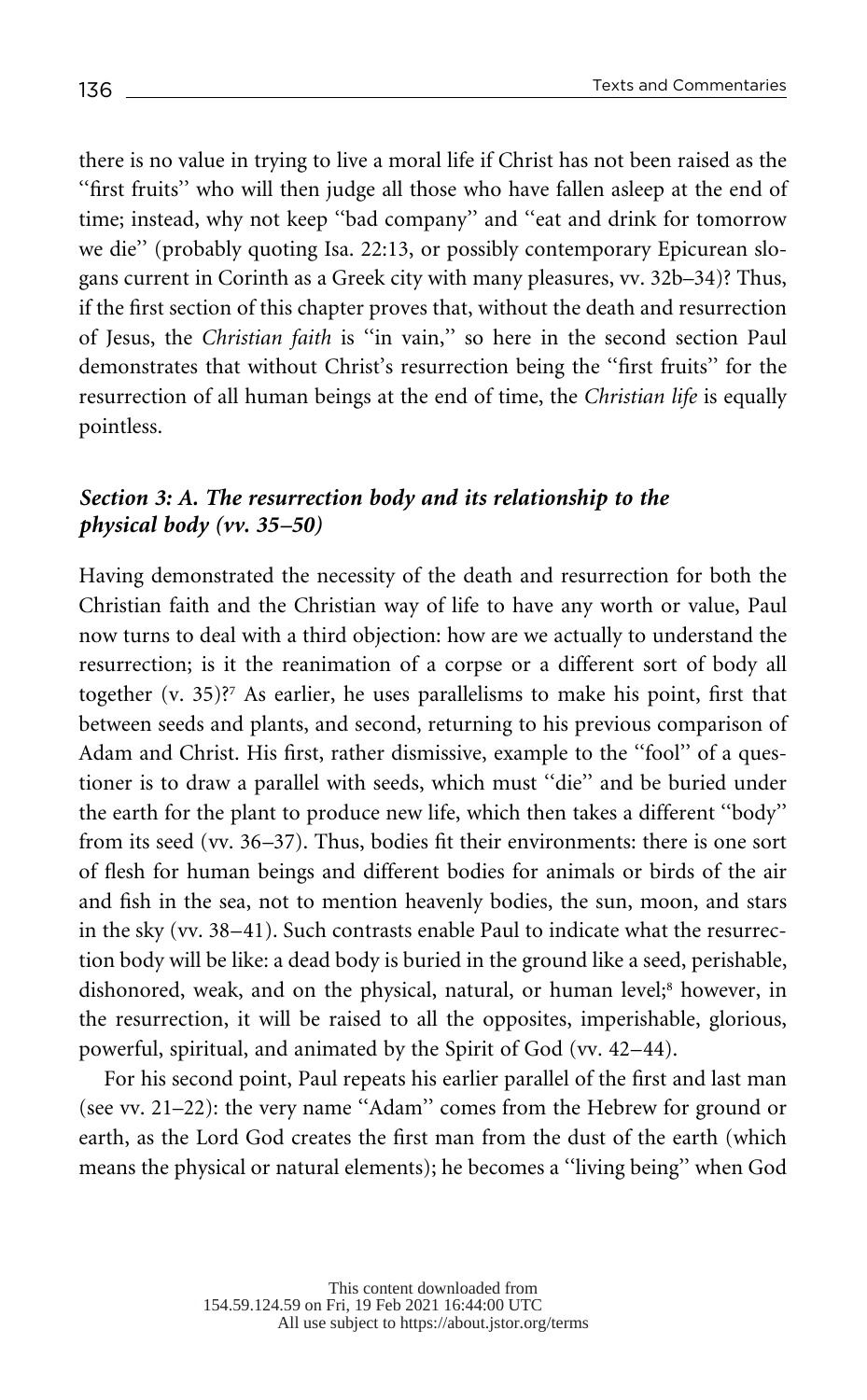breathes the breath of life into him (v. 45, quoting the Greek version of Gen. 2:7).[9](#page-13-0) In contrast, Christ as ''the last Adam'' became through his resurrection ''a life-giving spirit," the man from heaven (vv. 45-47). Human beings, as Adam's descendants, bear all those marks of ''the man of dust'' in the physical universe; but since Christ is the ''first fruits'' of the harvest to come (as argued in vv. 20–28 above), when we are raised at the end of time, we will be like him, and will bear his image, since perishable flesh and blood cannot enter heaven (vv. 48–50). So although Paul does not give a definitive answer to his imagined questioner, his two parallels tell us that the resurrection body will be like a plant from a seed, with continuity to what went before, but different and far more glorious; as our human body is made of the physical elements like Adam's, so our resurrection body will be like that of Jesus at his resurrection as the ''first fruit'' of the harvest at the end of all things.

# *Section 3: B. If this is true, when and how will this happen? (vv. 51–57)*

After the two parallels of plants coming from seeds and Christ as the second or last Adam, Paul returns to the question of verse 35 about how the dead are raised: how do we know that this hope of resurrection is not itself empty and "in vain"? If our perishable bodies of dust must be transformed before we can inherit the kingdom of God (v. 50), when and how will this happen? To answer this, Paul follows through the logic of his previous argument that we live ''between the times''—after Christ has been raised as the ''first fruits'' but before the final resurrection at the End (vv.  $20-22$ ). Therefore, he explains the "mystery'': while those who die during this interim period have ''fallen asleep,'' the Last Day will finally come when both they and those who are still alive on the earth will all be changed in an instant. At the sound of the last trumpet, the living and the dead alike will change perishable, mortal bodies into glorious imperishable immortality (vv. 51–54). This is when even the last enemy, death itself, will be destroyed and subjected under God's feet (vv. 24–26). As death is swallowed up and the bitter sting of the old sinful life that led to death is finally ended, we can only sing a hymn of thanks to God for his victory, which has come through his experiencing human existence in Jesus Christ, his life, death, burial, and his resurrection, which is now given to us all (vv. 54–57).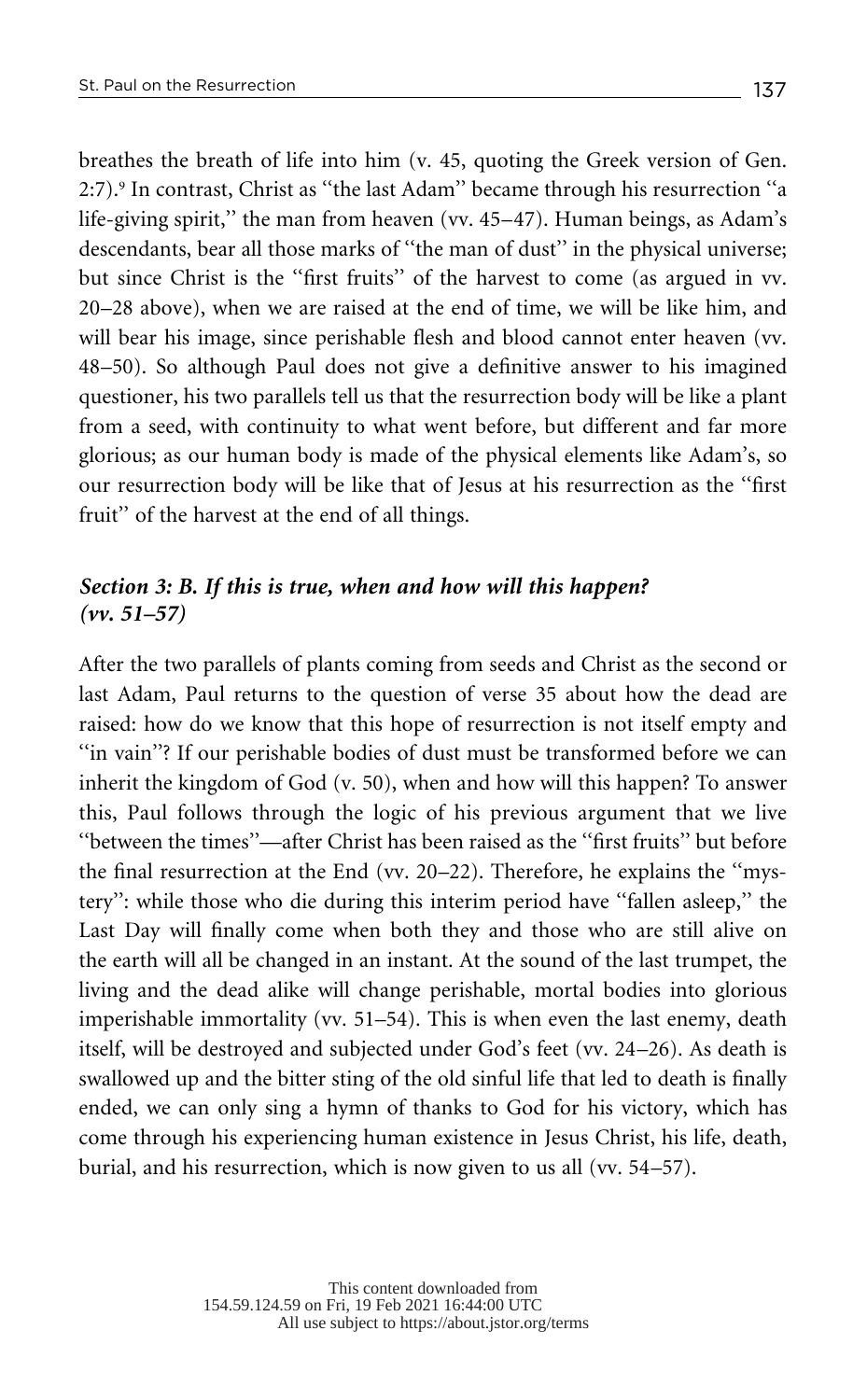### *Conclusion: Therefore, be steadfast and labor not in vain (v. 58)*

Having expressed his concerns (I Cor. 1–6) and dealt with the Corinthians' questions (I Cor. 7–14), in this great concluding treatment of the resurrection in chapter 15, Paul takes great pains to remind his readers of the original gospel which he himself learned and passed on to them, the ''good news'' of God sharing human life in Jesus of Nazareth, even to the point of experiencing a real death, burial in the earth, and resurrection as the first fruits of the eschatological resurrection of everyone at the End. Without this core belief, Paul has demonstrated that the Christian faith is without substance and ''in vain'' (vv. 3–19), and also that there is no point or value in living as a Christian (vv. 20–34). But since, in fact, Christ has been raised, then we can look forward with confidence to our resurrection to be with him in eternity (vv. 35–57). Therefore, Paul concludes that his beloved fellow Christians are to be steadfast and immovable, excelling in their work for God because the resurrection guarantees that it cannot be "in vain."<sup>10</sup>

# **Points for Discussion**

The introduction (vv. 1–2) and the conclusion (v. 58) balance each other and make it clear that this topic and chapter are essential for understanding the Christian faith in general, and its particular beliefs about death, resurrection, and human destiny in the resurrected Christ. What would it mean for both Christians and others to recognize that without this stress in the gospel message on the death and resurrection of Jesus Christ, everything is ''in vain,'' empty, worthless, or pointless from a Christian perspective?

## *Section 1*

If the Christian understanding of death, resurrection, and human destiny is so inextricably linked to the historical death and resurrection of Jesus, how do we proceed honestly in dialogue, given the Muslim understanding of Jesus's death? For example, the Qur'ān says, "they did not slay him neither crucified him, only a likeness of that was shown to them"  $(4:156-59)$ ; note also the hadīth that suggests that one of his followers volunteered to die in his place and God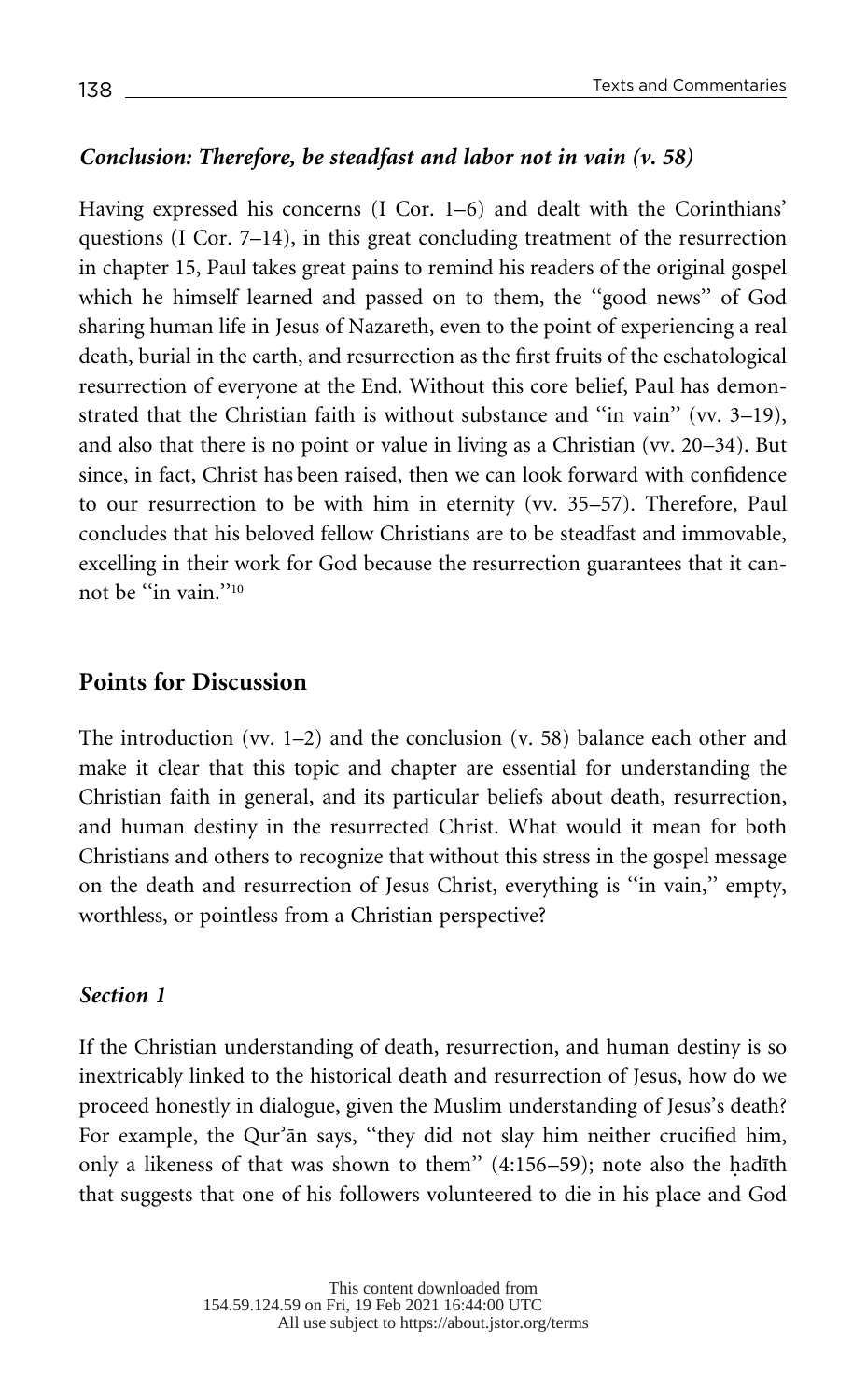<span id="page-11-0"></span>made him look like Jesus. Further, since verses 12–19 inextricably link our human destiny through death and resurrection to Christ's death and resurrection, rather than the Muslim assumption that resurrection is part of being human for everyone (''He created you the first time, and unto Him you shall be taken back,'' Qur'ān 41:21), we must be cautious about simply assuming that, in discussing resurrection and human destiny, Christians and Muslims are talking about the same thing.

## *Section 2*

What are the implications (practical and ethical) of this connection between Christ's resurrection on the one hand, and on the other the resurrection of Christian believers or of all human beings?<sup>[11](#page-13-0)</sup> How does this teaching about what happens after death, the intermediate state of "sleeping," and the final resurrection at the End relate to other understandings of life after death throughout the Christian tradition and history, as well as those common among many people in our society today, and to Islamic beliefs about the current state and future destiny of those who have died?

#### *Section 3*

How are we to understand Paul's language about seeds and bodies, and the relationship of the old physical, natural, human life in Adam and the new resurrected life animated in the Spirit, or our earthly body of dust in Adam and inheriting the heavenly resurrected body of Christ? How can we interpret today his description of a last trumpet and the end of the world when death is destroyed? As before, how does this teaching relate to other understandings of the resurrection of the dead and life after death throughout the Christian tradition and history as well as those common among many people in our society today, and to Islamic beliefs?

### **Notes**

1. For further background, see C. K. Barrett, *1 Corinthians* (London: A & C Black. 1968); Raymond F. Collins, *1 Corinthians*, Sacra Pagina 7 (Collegeville: Liturgical Press, 1999); Gordon D. Fee, *1 Corinthians*, NICNT (Grand Rapids, MI: Eerdmans, 1987); Joseph A. Fitzmyer,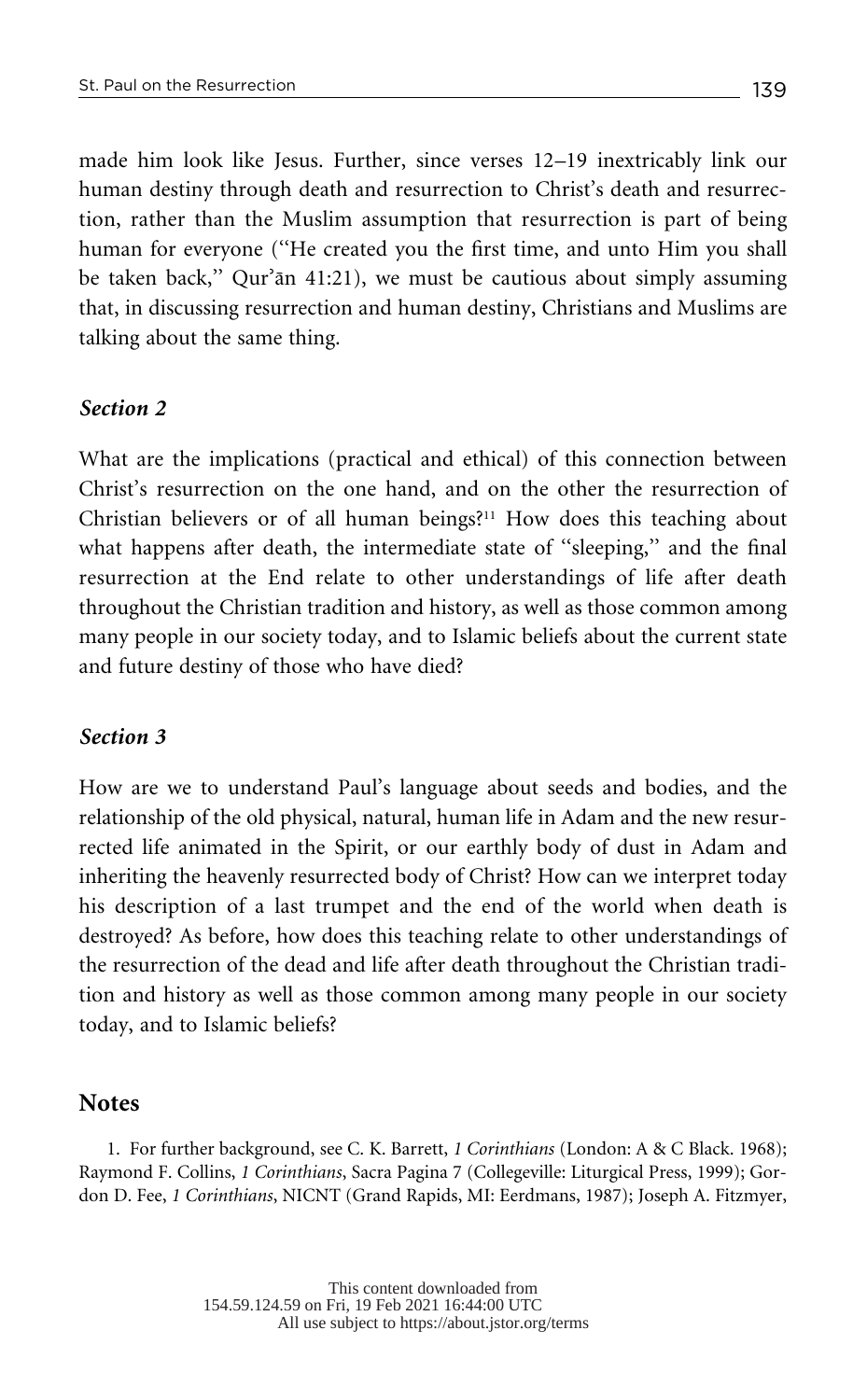<span id="page-12-0"></span>*1 Corinthians*, Anchor Bible 32 (New Haven, CT: Yale University Press, 2008); David E. Garland, *1 Corinthians* (Grand Rapids, MI: Baker, 2003); Craig S. Keener, *1–2 Corinthians* (Cambridge: Cambridge University Press, 2005).

2. For discussion of the various nuances of the different Greek words, see Anthony C. Thiselton, *1 Corinthians*, NIGTC (Grand Rapids, MI: Eerdmans, 2000), 1186, 1211–12, 1218– 20, 1304; I give page references to Thiselton as perhaps the fullest most recent treatment of I Corinthians, but these issues are also discussed in many other commentaries.

3. See Thiselton, *1 Corinthians*, 29–32, for discussion of the dates of Paul's visit and of writing the letters.

4. See N. T. Wright's essay in this volume; also his *Resurrection of the Son of God* (London: SPCK, 2003) for ancient understanding(s) of the body, death, resurrection, and so on; see also Thiselton, *1 Corinthians*, 1197–1203, on the debates about the empty tomb and whether the appearances are real in "the public domain" or merely internal visions or hallucinations.

5. Romans 8 is also discussed in N. T. Wright's essay in this volume.

6. Thiselton lists dozens of possible explanations held through the centuries; see his *1 Corinthians*, 1240–49.

7. There is great scholarly debate regarding the possible views held by Corinthians about the resurrection and the resurrected body: whether it was about the whole idea of life after physical death or whether some Corinthians thought that they were already living the resurrection life here and now, as well as debates about the nature of both the human body now and the future resurrected body. These issues lie not just behind this chapter but also with regard to other passages such as Paul's discussion of sex and the body (I Cor. 5–7). Probably there were a variety of views held at Corinth, which Paul is attempting to tackle throughout the epistle. See Thiselton, *1 Corinthians*, 1172–77.

8. There is enormous scholarly debate about the translations of the contrasts between *psychikos/psyche¯* for the human Adamic body and *pneumatikos/pneuma* for resurrected body of and through Christ. Thus some translations have ''physical'' (NRSV, RSV, REB) or ''natural'' body (ESV, NJB, NIV, ASV, KJV) for verse 44, and ''living being'' (NRSV, NIV, RSV, ESV) or ''living soul'' (NJB, ASV, KJV) for Adam in verse 45; however, they all use ''spiritual'' body and ''life-giving spirit'' in the parallel for Christ. The problem is connected with different ancient anthropologies or understandings of human beings. The Greeks held a dualistic view of the dichotomy between the body and the soul (*psyche*); many, particularly those in the Platonic tradition, believed that the *psyche* was immortal, coming from the divine realm, to inhabit (temporarily) a physical body, and returned to the divine after death, often to be reincarnated in another body. However, this is not a Hebrew or biblical view: in Genesis, the Lord God creates Adam from the dust of the ground and breathes the breath of life (*ruach* in Hebrew means both wind and spirit) into him to make him a ''living being'' (a *nephesh chayya* in Gen. 2:7); when God takes breath away, human beings and animals die (see Psalm 104:29–30). Thus in Hebrew, human beings are *nephesh*, a physical body animated by the breath/wind/spirit as a psychosomatic unity. When this is translated into the Greek version, the Septuagint (LXX), *psyche* is used. Thus, in verse 45, when Paul quotes Genesis 2:7 (LXX), "the first man, Adam, became a living *psychen*" (for the Hebrew a "living *nephesh*"), he means this Hebraic psychosomatic unity, rather than the Greek idea of a separate soul. While Adam was a ''living being,'' *nephesh*, a creature formed from the dust and physical universe,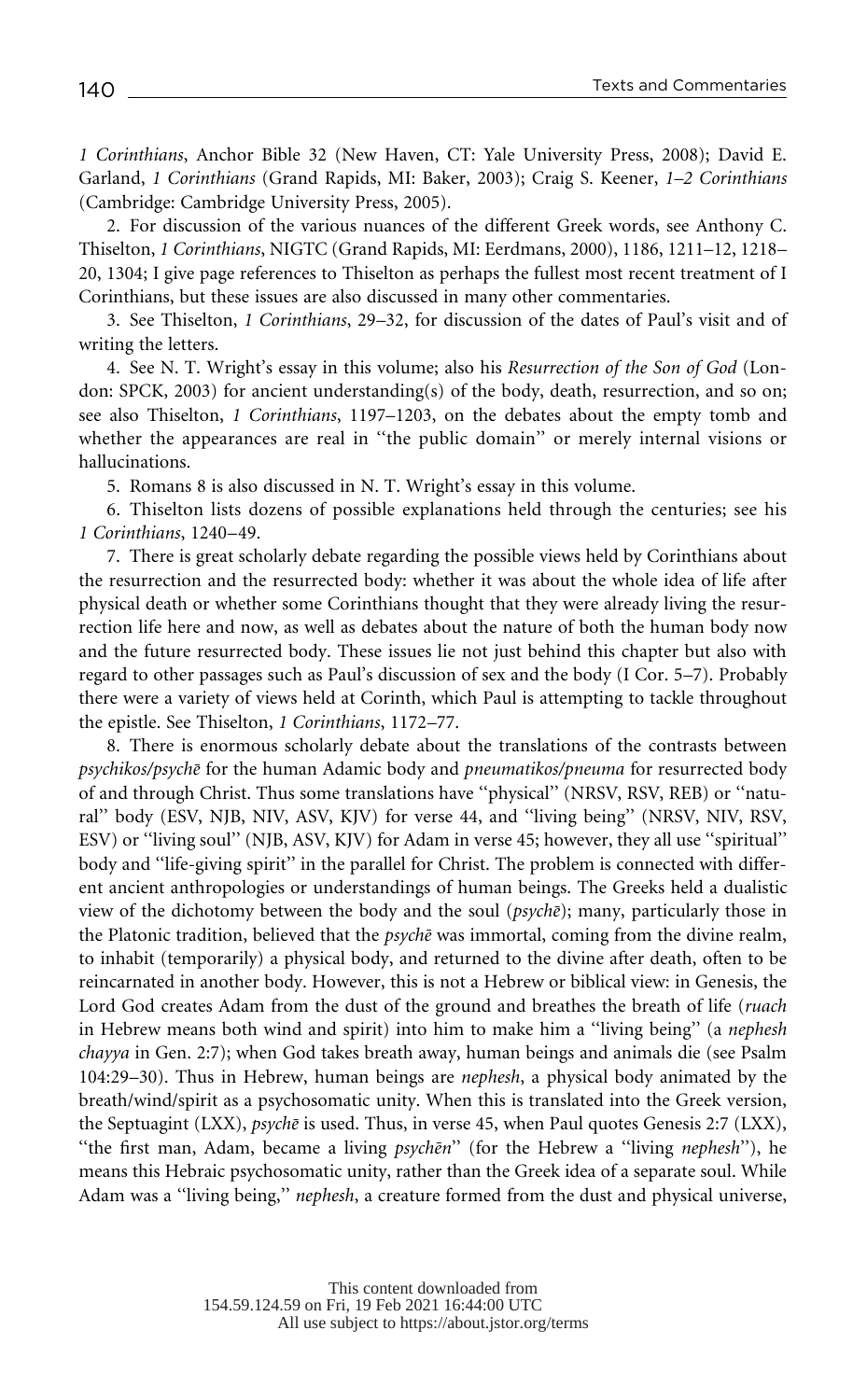<span id="page-13-0"></span>he dies when God takes away his breath of life and is buried as a *psychikos* body; the *-ikos* ending for adjectives often denotes ''pertaining to'' (thus *politikos* is linked to *polis*, as politics are about the affairs of the city), so ''a *psychikos* body'' here should probably be translated as ''a body for the human realm'' (Thiselton, *1 Corinthians*), or ''the embodiment of ordinary nature'' (N. T. Wright, *Resurrection of the Son of God*). Christ, however, the ''man from heaven'' became a ''life-giving spirit'' who can give the resurrection life, *to pneumatikon*, animated by the Spirit, ''for the realm of the Spirit'' (Thiselton again) to others by virtue of his death and resurrection as the first fruits (vv. 44–45). For further discussion, see Thiselton, *1 Corinthians*, 267–70 (on the same issue in I Cor. 2:14) and 1275–85. See also, Garland, *1 Corinthians*, 732–36; Fitzmyer, *1 Corinthians*, 593–98; Fee, *1 Corinthians*, 785–90; Collins, *1 Corinthians*, 569–71; Barrett, *1 Corinthians,* 372–74; and Keener, *1–2 Corinthians*, 132–33.

9. See note 8.

10. In addition to works cited earlier, the following are also useful in understanding this topic: Edward Adams and David G. Horrell, eds., *Christianity at Corinth: The Quest for the Pauline Church* (Louisville, KY: Westminster John Knox, 2004); and Karl Barth, *The Resurrection of the Dead* (London: Hodder & Stoughton, 1933).

11. See also the questions raised by N. T. Wright in his essay regarding this section of I Corinthians 15.